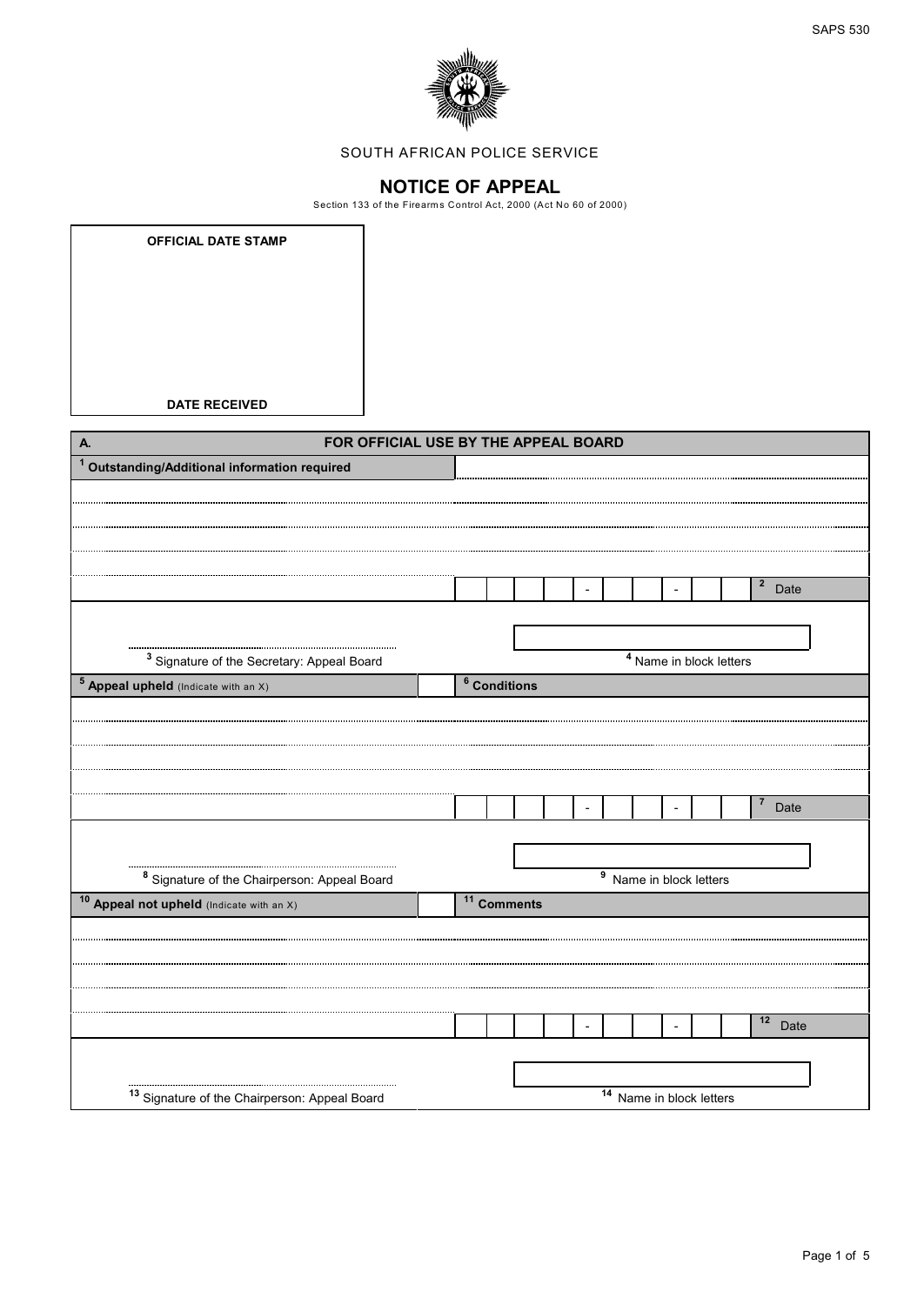SAPS 530

## **PARTICULARS OF APPLICANT**

| $\mathbf{1}$            | <b>NATURAL PERSON'S DETAILS</b>                                                            |             |           |  |       |    |            |                          |           |                           |                       |   |  |                          |  |
|-------------------------|--------------------------------------------------------------------------------------------|-------------|-----------|--|-------|----|------------|--------------------------|-----------|---------------------------|-----------------------|---|--|--------------------------|--|
| $\mathbf{2}$            | SA ID                                                                                      | Passport    |           |  |       |    |            |                          |           |                           |                       |   |  |                          |  |
| $\mathbf 3$             | Identity number                                                                            |             |           |  |       |    |            |                          |           |                           |                       | ٠ |  |                          |  |
| $\overline{\mathbf{4}}$ | Passport number                                                                            |             |           |  |       |    |            |                          |           |                           |                       |   |  |                          |  |
| 5                       | Surname                                                                                    |             |           |  |       |    |            |                          |           |                           | <sup>6</sup> Initials |   |  |                          |  |
| $\overline{7}$          | Residential address                                                                        |             |           |  |       |    |            |                          |           |                           |                       |   |  |                          |  |
|                         |                                                                                            |             |           |  |       |    |            |                          |           | <sup>8</sup> Postal Code  |                       |   |  |                          |  |
| 9                       | Postal address                                                                             |             |           |  |       |    |            |                          |           |                           |                       |   |  |                          |  |
|                         |                                                                                            |             |           |  |       |    |            |                          |           | <sup>10</sup> Postal Code |                       |   |  |                          |  |
| 11                      | Telephone number                                                                           | $11.1$ Home | $\lambda$ |  |       |    | 11.2 Work  | $\overline{(\ }$         | $\lambda$ |                           |                       |   |  |                          |  |
| 11.3                    | Cellphone number                                                                           |             |           |  |       | 12 | Fax        | $\overline{\phantom{a}}$ | $\lambda$ |                           |                       |   |  |                          |  |
| 13                      | E-mail address                                                                             |             |           |  |       |    |            |                          |           |                           |                       |   |  |                          |  |
| 14                      |                                                                                            |             |           |  |       |    |            |                          |           |                           |                       |   |  |                          |  |
|                         | <b>JURISTIC PERSON'S DETAILS</b>                                                           |             |           |  |       |    |            |                          |           |                           |                       |   |  |                          |  |
| 15                      | <b>OTHER BODIES</b>                                                                        |             |           |  |       |    |            |                          |           |                           |                       |   |  |                          |  |
| 16                      |                                                                                            |             |           |  |       |    |            |                          |           |                           |                       |   |  |                          |  |
| 17                      | Registered company name                                                                    |             |           |  |       |    |            |                          |           |                           |                       |   |  |                          |  |
| 18                      | Trading as name                                                                            |             |           |  |       |    |            |                          |           |                           |                       |   |  |                          |  |
| 19                      | FAR number                                                                                 |             |           |  |       |    |            |                          |           |                           |                       |   |  |                          |  |
|                         | Postal address                                                                             |             |           |  |       |    |            |                          |           |                           |                       |   |  |                          |  |
| 21                      |                                                                                            |             |           |  |       |    |            |                          |           | <sup>20</sup> Postal Code |                       |   |  |                          |  |
|                         | <b>Business address</b>                                                                    |             |           |  |       |    |            |                          |           |                           |                       |   |  |                          |  |
| 23                      |                                                                                            |             |           |  |       |    |            |                          |           | <sup>22</sup> Postal Code |                       |   |  |                          |  |
| 24                      | Business telephone number                                                                  | 23.1 Work   | $\lambda$ |  |       |    | $23.2$ Fax |                          | $\lambda$ |                           |                       |   |  |                          |  |
|                         | E-mail address                                                                             |             |           |  |       |    |            |                          |           |                           |                       |   |  |                          |  |
| 25                      | <b>RESPONSIBLE PERSON'S DETAILS</b>                                                        |             |           |  |       |    |            |                          |           |                           |                       |   |  |                          |  |
| 26                      |                                                                                            |             |           |  |       |    |            |                          |           |                           |                       |   |  |                          |  |
| 27                      | Responsible person (full names and surname)<br>Type of identification (Indicate with an X) |             |           |  | SA ID |    |            |                          |           |                           | Passport number       |   |  |                          |  |
| 28                      | Identity number of responsible person                                                      |             |           |  |       |    |            |                          |           |                           |                       |   |  | $\overline{\phantom{a}}$ |  |
| 29                      | Passport number of responsible person                                                      |             |           |  |       |    |            |                          |           |                           |                       |   |  |                          |  |
| 30                      | Cellphone number                                                                           |             |           |  |       |    |            |                          |           |                           |                       |   |  |                          |  |
| 31                      | Physical address                                                                           |             |           |  |       |    |            |                          |           |                           |                       |   |  |                          |  |
|                         |                                                                                            |             |           |  |       |    |            |                          |           | <sup>32</sup> Postal Code |                       |   |  |                          |  |
| 33                      | Postal address                                                                             |             |           |  |       |    |            |                          |           |                           |                       |   |  |                          |  |
|                         |                                                                                            |             |           |  |       |    |            |                          |           | <sup>34</sup> Postal Code |                       |   |  |                          |  |
|                         |                                                                                            |             |           |  |       |    |            |                          |           |                           |                       |   |  |                          |  |
| 35                      | <b>REPRESENTATIVE'S DETAILS</b>                                                            |             |           |  |       |    |            |                          |           |                           |                       |   |  |                          |  |
| 36                      | Full name and surname                                                                      |             |           |  |       |    |            |                          |           |                           |                       |   |  |                          |  |
| 37                      | Type of identification (Indicate with an X)                                                |             |           |  | SA ID |    |            |                          |           |                           | Passport number       |   |  |                          |  |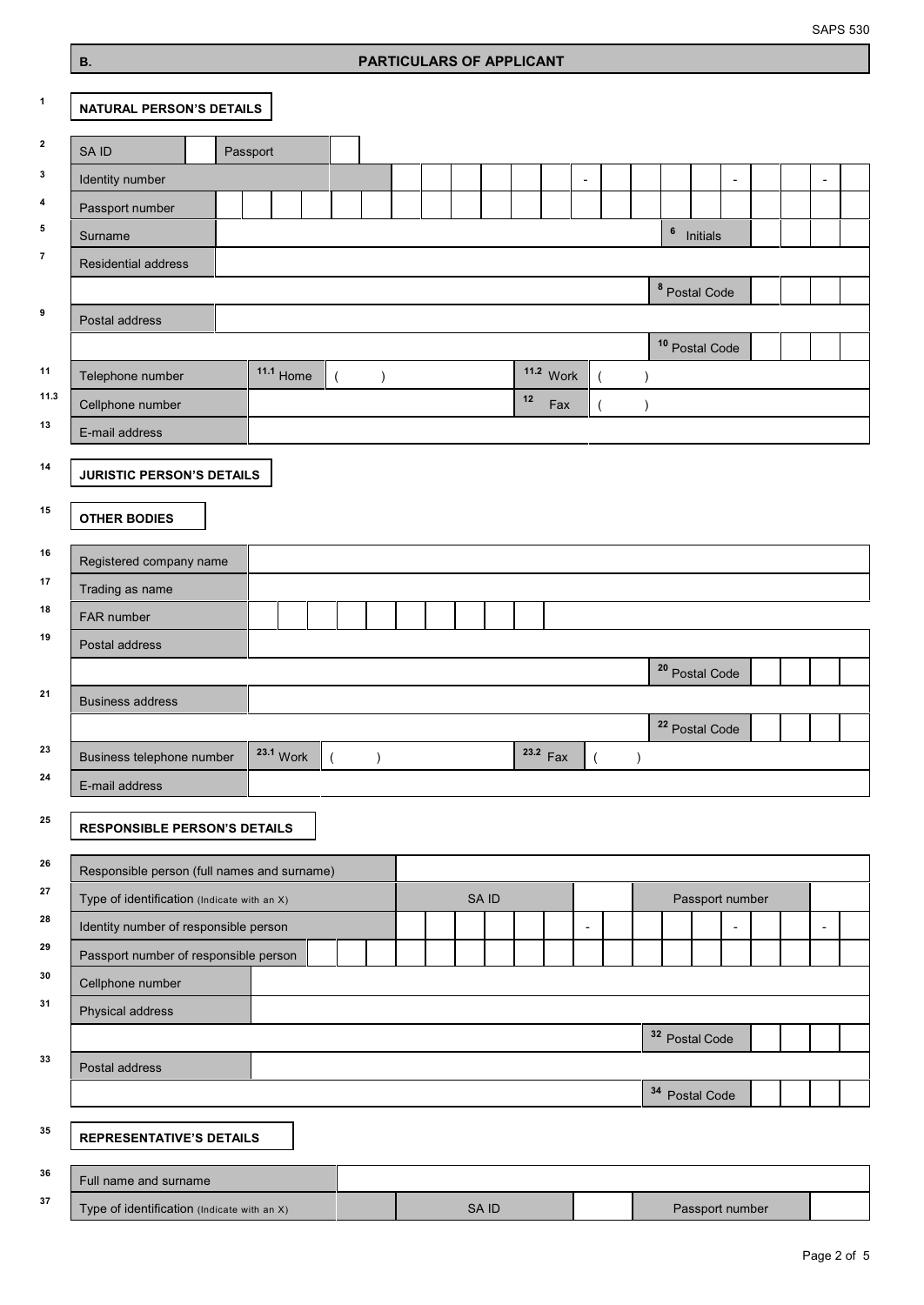|                              |                                                                     |  |                                     |  |  |                           |  |  | <b>SAPS 530</b> |  |
|------------------------------|---------------------------------------------------------------------|--|-------------------------------------|--|--|---------------------------|--|--|-----------------|--|
| 38                           | Identity number of representative                                   |  |                                     |  |  |                           |  |  |                 |  |
| 39                           | Passport number of representative                                   |  |                                     |  |  |                           |  |  |                 |  |
| 40                           | Cellphone number                                                    |  |                                     |  |  |                           |  |  |                 |  |
| 41                           | Physical address                                                    |  |                                     |  |  |                           |  |  |                 |  |
|                              |                                                                     |  |                                     |  |  | <sup>42</sup> Postal Code |  |  |                 |  |
| 43                           | Postal address                                                      |  |                                     |  |  |                           |  |  |                 |  |
|                              |                                                                     |  |                                     |  |  | <sup>44</sup> Postal Code |  |  |                 |  |
| 45                           | E-mail address                                                      |  |                                     |  |  |                           |  |  |                 |  |
|                              | C.                                                                  |  | TYPE OF APPEAL (Indicate with an X) |  |  |                           |  |  |                 |  |
| $\mathbf{1}$                 | Refusal of a licence, permit, certificate or authorization          |  |                                     |  |  |                           |  |  |                 |  |
| $\mathbf{2}$                 | An administrative decision                                          |  |                                     |  |  |                           |  |  |                 |  |
| 3                            | Declaration of unfitness                                            |  |                                     |  |  |                           |  |  |                 |  |
| 4                            | Cancellation of a licence, permit, certificate or authorization     |  |                                     |  |  |                           |  |  |                 |  |
|                              |                                                                     |  |                                     |  |  |                           |  |  |                 |  |
| ${\bf 5}$                    | Reference number(s)                                                 |  |                                     |  |  |                           |  |  |                 |  |
| 6<br>$\overline{\mathbf{r}}$ | Licence, permit, certificate or authorization application number(s) |  |                                     |  |  |                           |  |  |                 |  |
|                              | Licence, permit, certificate or authorization number(s)             |  |                                     |  |  |                           |  |  |                 |  |
| 8                            | Grounds for appeal                                                  |  |                                     |  |  |                           |  |  |                 |  |
|                              |                                                                     |  |                                     |  |  |                           |  |  |                 |  |
|                              |                                                                     |  |                                     |  |  |                           |  |  |                 |  |
|                              |                                                                     |  |                                     |  |  |                           |  |  |                 |  |
|                              |                                                                     |  |                                     |  |  |                           |  |  |                 |  |
|                              |                                                                     |  |                                     |  |  |                           |  |  |                 |  |
|                              |                                                                     |  |                                     |  |  |                           |  |  |                 |  |
|                              |                                                                     |  |                                     |  |  |                           |  |  |                 |  |
|                              |                                                                     |  |                                     |  |  |                           |  |  |                 |  |
|                              |                                                                     |  |                                     |  |  |                           |  |  |                 |  |
|                              |                                                                     |  |                                     |  |  |                           |  |  |                 |  |
|                              |                                                                     |  |                                     |  |  |                           |  |  |                 |  |
|                              |                                                                     |  |                                     |  |  |                           |  |  |                 |  |
|                              |                                                                     |  |                                     |  |  |                           |  |  |                 |  |
|                              |                                                                     |  |                                     |  |  |                           |  |  |                 |  |
|                              |                                                                     |  |                                     |  |  |                           |  |  |                 |  |
|                              |                                                                     |  |                                     |  |  |                           |  |  |                 |  |
|                              |                                                                     |  |                                     |  |  |                           |  |  |                 |  |
|                              |                                                                     |  |                                     |  |  |                           |  |  |                 |  |
|                              |                                                                     |  |                                     |  |  |                           |  |  |                 |  |
|                              |                                                                     |  |                                     |  |  |                           |  |  |                 |  |
|                              |                                                                     |  |                                     |  |  |                           |  |  |                 |  |
|                              |                                                                     |  |                                     |  |  |                           |  |  |                 |  |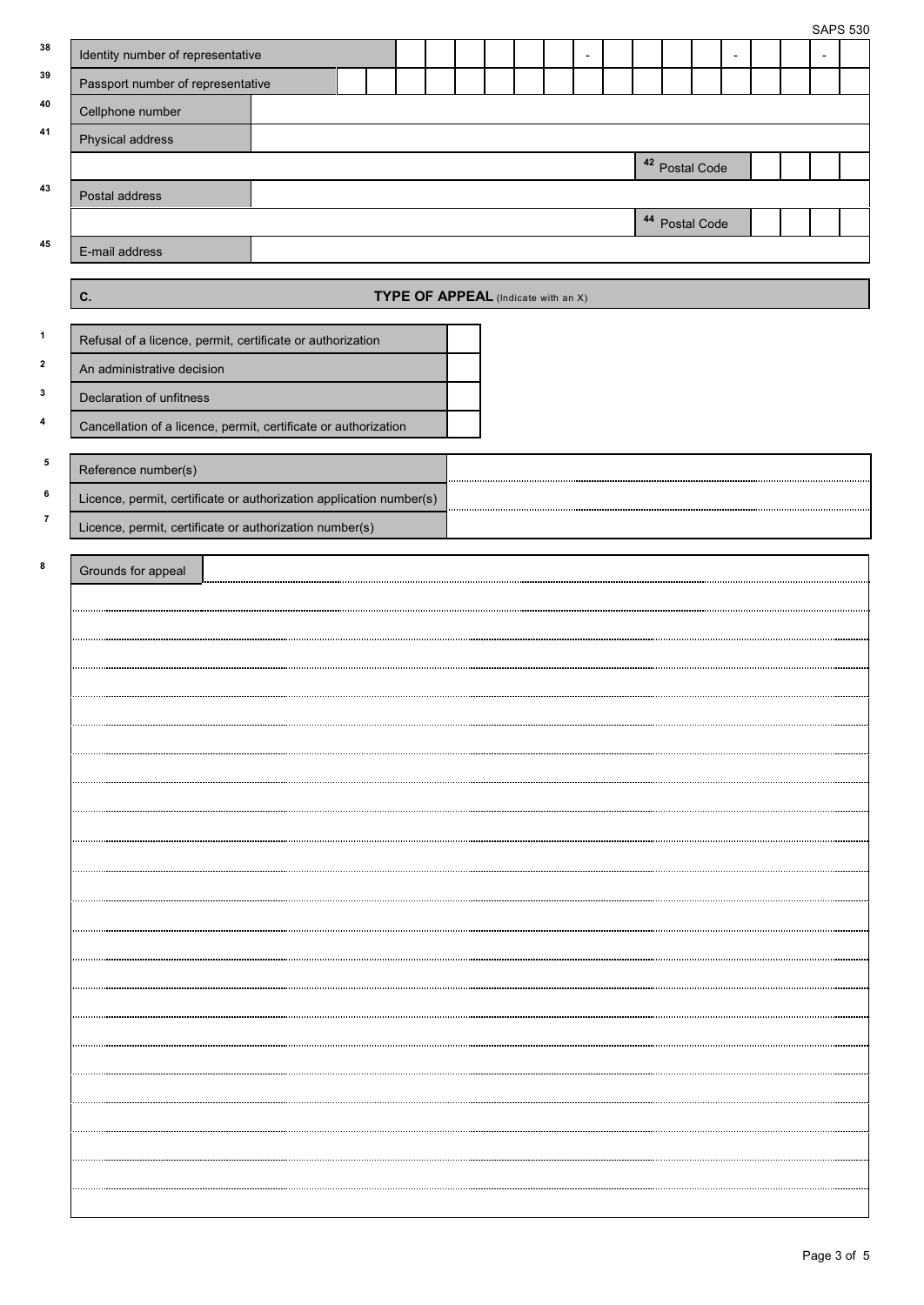SAPS 530

|                | D.                                                                                                                                         |           |                                                  | (Complete only if the appeal involve a firearm) | <b>FIREARM DETAILS</b> |              |       |           |  |            |                          |   |                |                |  |
|----------------|--------------------------------------------------------------------------------------------------------------------------------------------|-----------|--------------------------------------------------|-------------------------------------------------|------------------------|--------------|-------|-----------|--|------------|--------------------------|---|----------------|----------------|--|
|                |                                                                                                                                            | (1)       |                                                  |                                                 | (2)                    |              |       |           |  | (3)        |                          |   | (4)            |                |  |
| 1              | <b>Type</b>                                                                                                                                |           |                                                  |                                                 |                        |              |       |           |  |            |                          |   |                |                |  |
| $\mathbf{2}$   | Calibre                                                                                                                                    |           |                                                  |                                                 |                        |              |       |           |  |            |                          |   |                |                |  |
| 3              | Make                                                                                                                                       |           |                                                  |                                                 |                        |              |       |           |  |            |                          |   |                |                |  |
| 4              | Model                                                                                                                                      |           |                                                  |                                                 |                        |              |       |           |  |            |                          |   |                |                |  |
|                | Firearm component type:                                                                                                                    |           |                                                  |                                                 |                        |              |       |           |  |            |                          |   |                |                |  |
| 5              | Barrel serial number                                                                                                                       |           |                                                  |                                                 |                        |              |       |           |  |            |                          |   |                |                |  |
| 6              | Frame serial number                                                                                                                        |           |                                                  |                                                 |                        |              |       |           |  |            |                          |   |                |                |  |
| $\overline{7}$ | Receiver serial number                                                                                                                     |           |                                                  |                                                 |                        |              |       |           |  |            |                          |   |                |                |  |
|                |                                                                                                                                            |           |                                                  |                                                 |                        |              |       |           |  |            |                          |   |                |                |  |
|                | Ε.                                                                                                                                         |           | DETAILS OF THE CURRENT OWNER OF THE FIREARM      |                                                 |                        |              |       |           |  |            |                          |   |                |                |  |
| $\mathbf{1}$   | SA ID                                                                                                                                      | Passport  |                                                  |                                                 |                        |              |       |           |  |            |                          |   |                |                |  |
| $\mathbf{2}$   | Identity number                                                                                                                            |           |                                                  |                                                 |                        |              |       |           |  |            |                          | ٠ |                | $\blacksquare$ |  |
| 3              | Passport number                                                                                                                            |           |                                                  |                                                 |                        |              |       |           |  |            |                          |   |                |                |  |
| 4              | Surname                                                                                                                                    |           |                                                  |                                                 |                        |              |       |           |  | $\sqrt{5}$ | Initials                 |   |                |                |  |
| 6              | Residential address                                                                                                                        |           |                                                  |                                                 |                        |              |       |           |  |            |                          |   |                |                |  |
|                |                                                                                                                                            |           |                                                  |                                                 |                        |              |       |           |  |            | 7 Postal Code            |   |                |                |  |
| 8              | Postal address                                                                                                                             |           |                                                  |                                                 |                        |              |       |           |  |            |                          |   |                |                |  |
|                |                                                                                                                                            |           |                                                  |                                                 |                        |              |       |           |  |            | <sup>9</sup> Postal Code |   |                |                |  |
| 10             | Telephone number                                                                                                                           | 10.1 Home |                                                  | $\lambda$                                       |                        |              |       | 10.2 Work |  | $\lambda$  |                          |   |                |                |  |
| 10.3           | Cellphone number                                                                                                                           |           |                                                  |                                                 |                        |              | 11    | Fax       |  | $\lambda$  |                          |   |                |                |  |
| 12             | E-mail address                                                                                                                             |           |                                                  |                                                 |                        |              |       |           |  |            |                          |   |                |                |  |
| 13             | DECLARATION BY APPLICANT/AUTHORIZED PERSON/REPRESENTATIVE                                                                                  |           |                                                  |                                                 |                        |              |       |           |  |            |                          |   |                |                |  |
|                | I am aware that it is an offence in terms of the Firearms Control Act, 2000 (Act No 60 of 2000), to make a false statement in this notice. |           |                                                  |                                                 |                        |              |       |           |  |            |                          |   |                |                |  |
|                |                                                                                                                                            |           |                                                  |                                                 |                        |              |       |           |  |            |                          |   |                |                |  |
|                | F.                                                                                                                                         |           | SIGNATURE OF APPLICANT (Sign only if applicable) |                                                 |                        |              |       |           |  |            |                          |   |                |                |  |
| 1              |                                                                                                                                            |           |                                                  |                                                 |                        | $\mathbf{2}$ | Date  |           |  |            |                          |   |                |                |  |
|                | Name of applicant in block letters                                                                                                         |           |                                                  |                                                 |                        |              |       |           |  |            |                          |   |                |                |  |
| 3              |                                                                                                                                            |           |                                                  |                                                 |                        | 4            | Place |           |  |            |                          |   |                |                |  |
|                | Signature of applicant                                                                                                                     |           |                                                  |                                                 |                        |              |       |           |  |            |                          |   |                |                |  |
|                | G.                                                                                                                                         |           | SIGNATURE OF AUTHORIZED PERSON/REPRESENTATIVE    |                                                 |                        |              |       |           |  |            |                          |   |                |                |  |
| $\mathbf{1}$   |                                                                                                                                            |           |                                                  |                                                 |                        |              |       |           |  |            |                          |   |                |                |  |
|                | Name and surname of authorized<br>person/representative                                                                                    |           |                                                  |                                                 |                        |              |       |           |  |            |                          |   |                |                |  |
| $\mathbf{2}$   |                                                                                                                                            |           |                                                  |                                                 |                        | 3            |       |           |  |            |                          |   |                |                |  |
|                | Designation                                                                                                                                |           |                                                  |                                                 |                        |              | Date  |           |  |            |                          |   | $\overline{a}$ |                |  |
| 4              |                                                                                                                                            |           |                                                  |                                                 |                        | 5            | Place |           |  |            |                          |   |                |                |  |
|                |                                                                                                                                            |           |                                                  |                                                 |                        |              |       |           |  |            |                          |   |                |                |  |

Signature of authorized person/representative